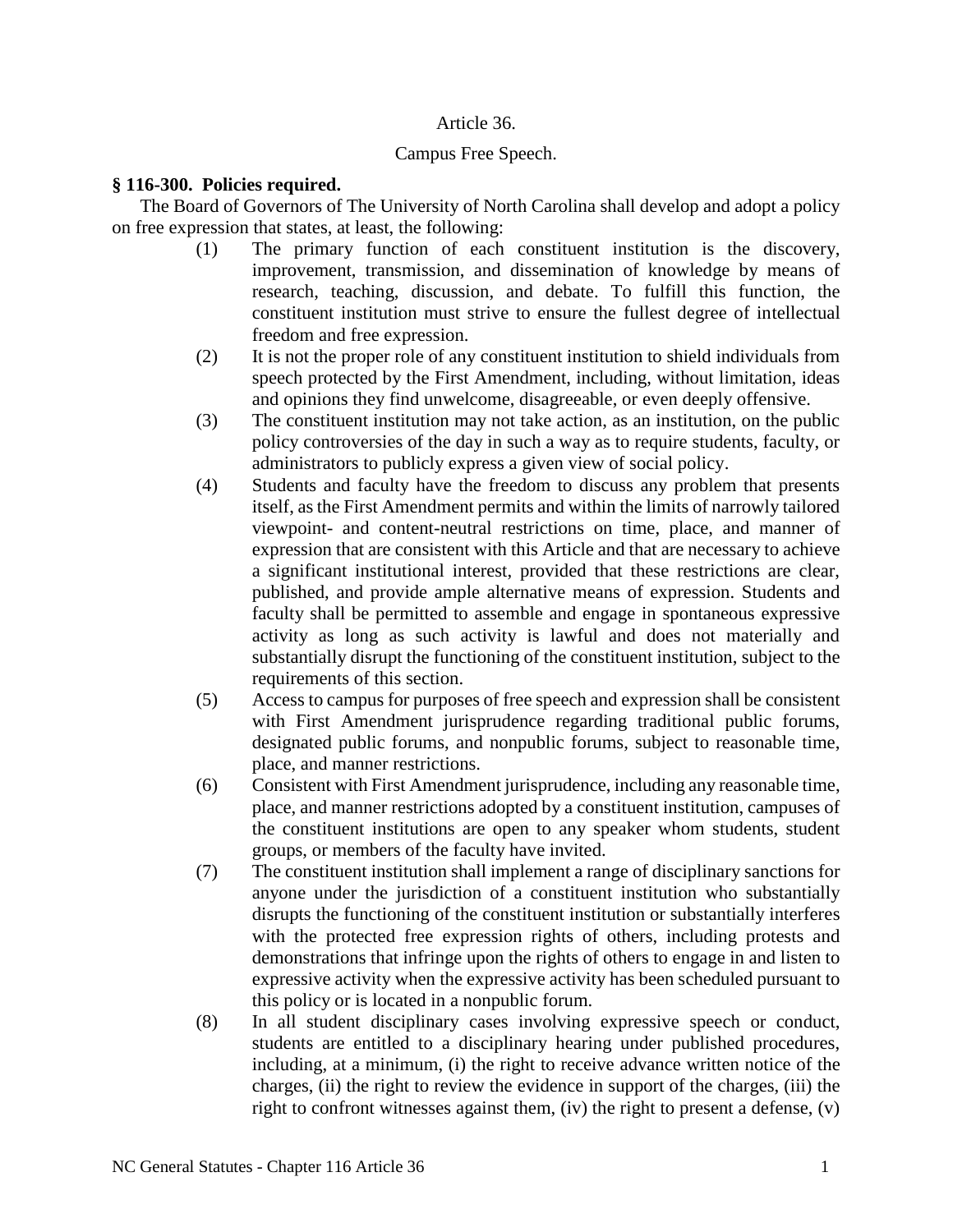the right to call witnesses, (vi) a decision by an impartial arbiter or panel, (vii) the right of appeal, and (viii) the right to active assistance of counsel, consistent with G.S. 116-40.11. (2017-196, s. 1.)

# **§ 116-301. Committee on Free Expression.**

(a) The chair of the Board of Governors of The University of North Carolina System shall designate a standing or special committee of the Board of Governors to act as the Committee on Free Expression.

(b) All employees of The University of North Carolina System and all State agencies shall cooperate with the Committee on Free Expression by providing information requested by the Committee.

(c) The Committee on Free Expression shall report to the public, the Board of Governors, the Governor, and the General Assembly by September 1 of every year. The report shall include all of the following:

- (1) A description of any barriers to or disruptions of free expression within the constituent institutions.
- (2) A description of the administrative handling and discipline relating to these disruptions or barriers.
- (3) A description of substantial difficulties, controversies, or successes in maintaining a posture of administrative and institutional neutrality with regard to political or social issues.
- (4) Any assessments, criticisms, commendations, or recommendations the Committee sees fit to include.

The requirement of reporting to the public may be met by publishing the report on The University of North Carolina System's Web site. (2017-196, s. 1; 2018-5, s. 10.3.)

## **§ 116-302. Freshman orientation.**

All constituent institutions of The University of North Carolina shall include in freshman orientation programs a section describing the policies regarding free expression consistent with this Article. (2017-196, s. 1.)

## **§ 116-303. Guidelines and additional policies authorized.**

(a) The Board of Governors, and the constituent institutions of The University of North Carolina subject to approval of the Board of Governors, may adopt additional policies and guidelines to further the purposes of the policies adopted pursuant to this Article. Nothing in this Article shall be construed to prevent institutions from regulating student speech or activity that is prohibited by law. Except as further limited by this Article, constituent institutions shall be allowed to restrict student expression only for expressive activity not protected by the First Amendment, including all of the following:

- (1) Violations of State or federal law.
- (2) Expression that a court has deemed unprotected defamation.
- (3) Unlawful harassment.
- (4) True threats, which are defined as statements meant by the speaker to communicate a serious expression of intent to commit an act of unlawful violence to a particular individual or group of individuals.